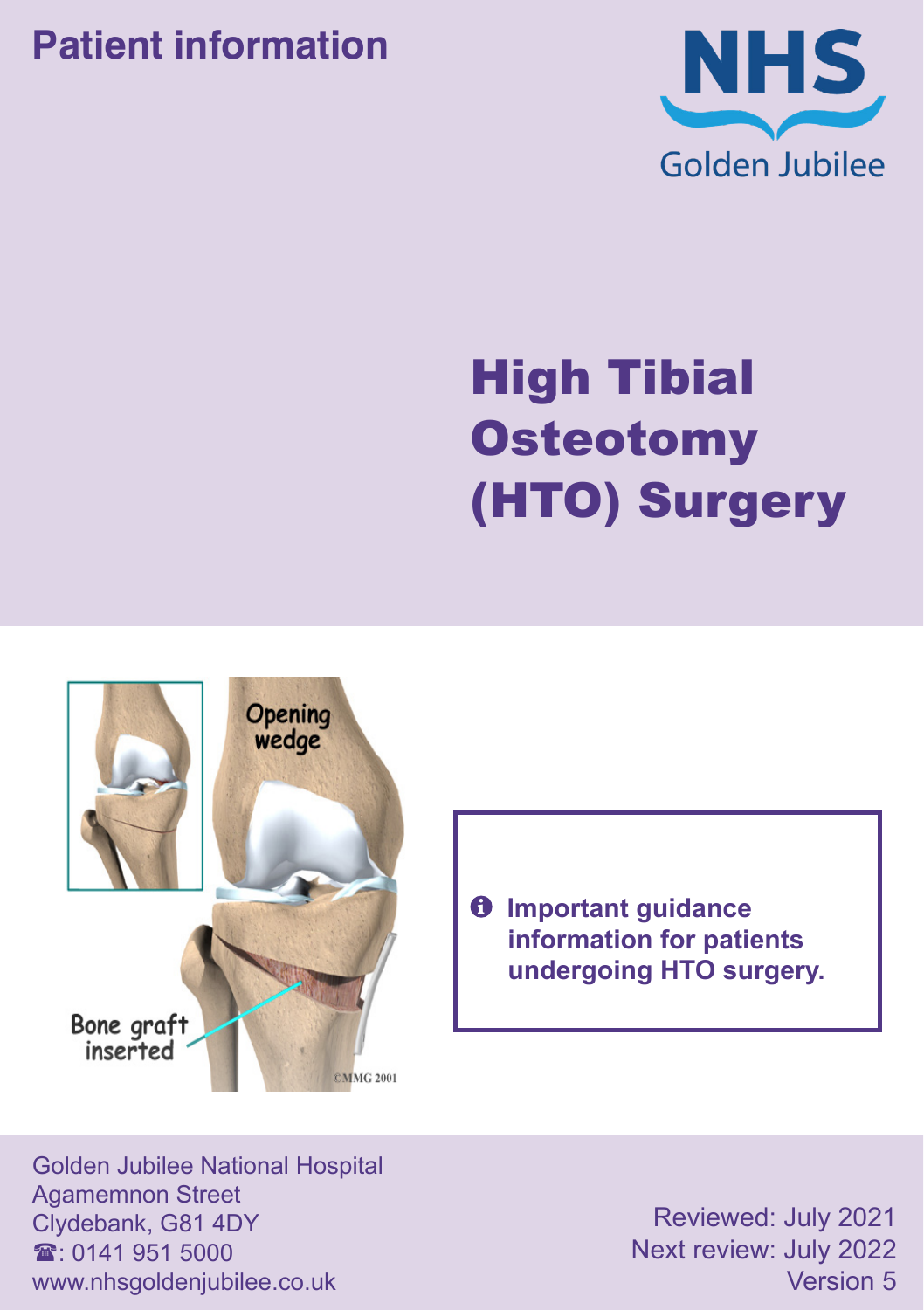## **About this booklet**

The purpose of this booklet is to provide you with useful advice and general guidance to help in the recovery following your high tibial osteotomy surgery.

All information provided in this booklet is for guidance only and is not exhaustive. Detailed, individualised instruction will be provided by your surgeon, physiotherapist and multi-disciplinary team.

## **What is High Tibial Osteotomy surgery?**

High Tibial Osteotomy is a surgical procedure to correct the position of your leg and reduce the pain you have in your knee.

There are a variety of approaches to carrying out this procedure and your surgeon will discuss the best option with you.

One of the most common procedures carried out in this hospital is a wedge osteotomy.

During a wedge osteotomy a triangular wedge



of bone is taken from the outer side of the tibia (the bone beneath the knee). This helps to position the bone and helps your weight to pass through the outer undamaged part of the knee.

## **Why do I need High Tibial Osteotomy surgery?**

Damage to the inner-knee can cause osteoarthritis. Such damage may be the result of:

- a sporting injury;
- rickets;
- poliomyelitis (disease caused by infection with the poliovirus); or
- direct trauma to the knee.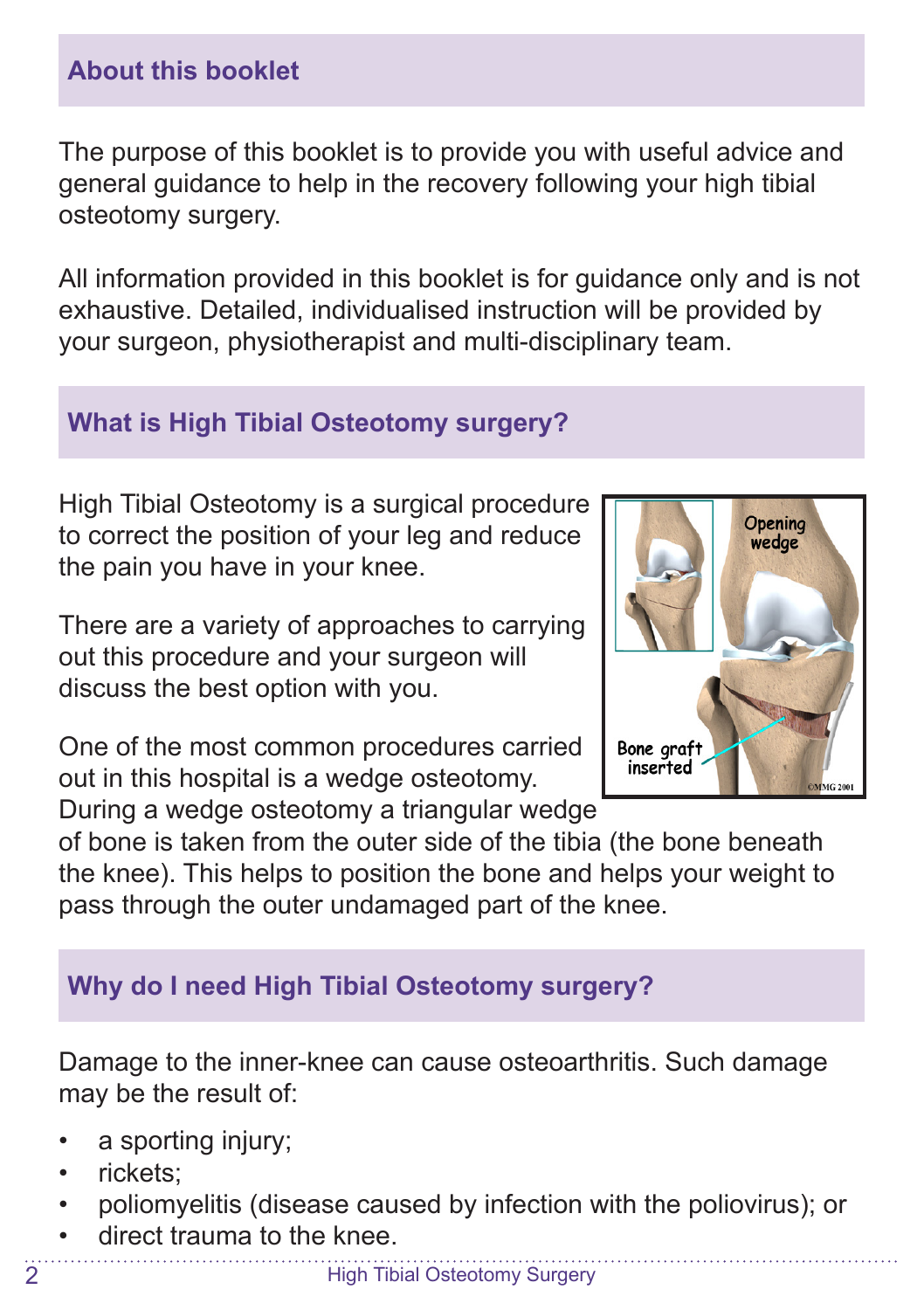Osteoarthritis can be painful, limiting the function of your knee and quality of life.

The aims of High Tibial Osteotomy surgery are to:

- correct poor alignment of the knee;
- prolong the life of the knee joint, delaying the need for Total Knee Replacement surgery;
- reduce pain:
- improve function; and
- improve quality of life.

#### **Pre assessment clinic**

You will be examined by a surgeon, who will discuss the planned procedure with you. You will have an opportunity to ask any questions you may have. You will be asked to sign a consent form stating that you have understood what is involved and are you are willing to go ahead with the surgery.

You may also be pre-assessed on the same day, however on occasion you may be asked to return to the hospital for this at a later date.

Your pre-assessment will be carried out by nursing staff but you may see other healthcare professionals during this appointment, such as ward doctor, anaesthetist, specialist nursing staff or physiotherapist.

The nurse will check your temperature, blood pressure, pulse, height and weight. A sample of urine will be requested when you arrive and swabs will be taken for MRSA testing.

Additional tests may be required, such as:

- blood samples;
- an x-ray;
- an MRI scan; and
- a tracing of your heart.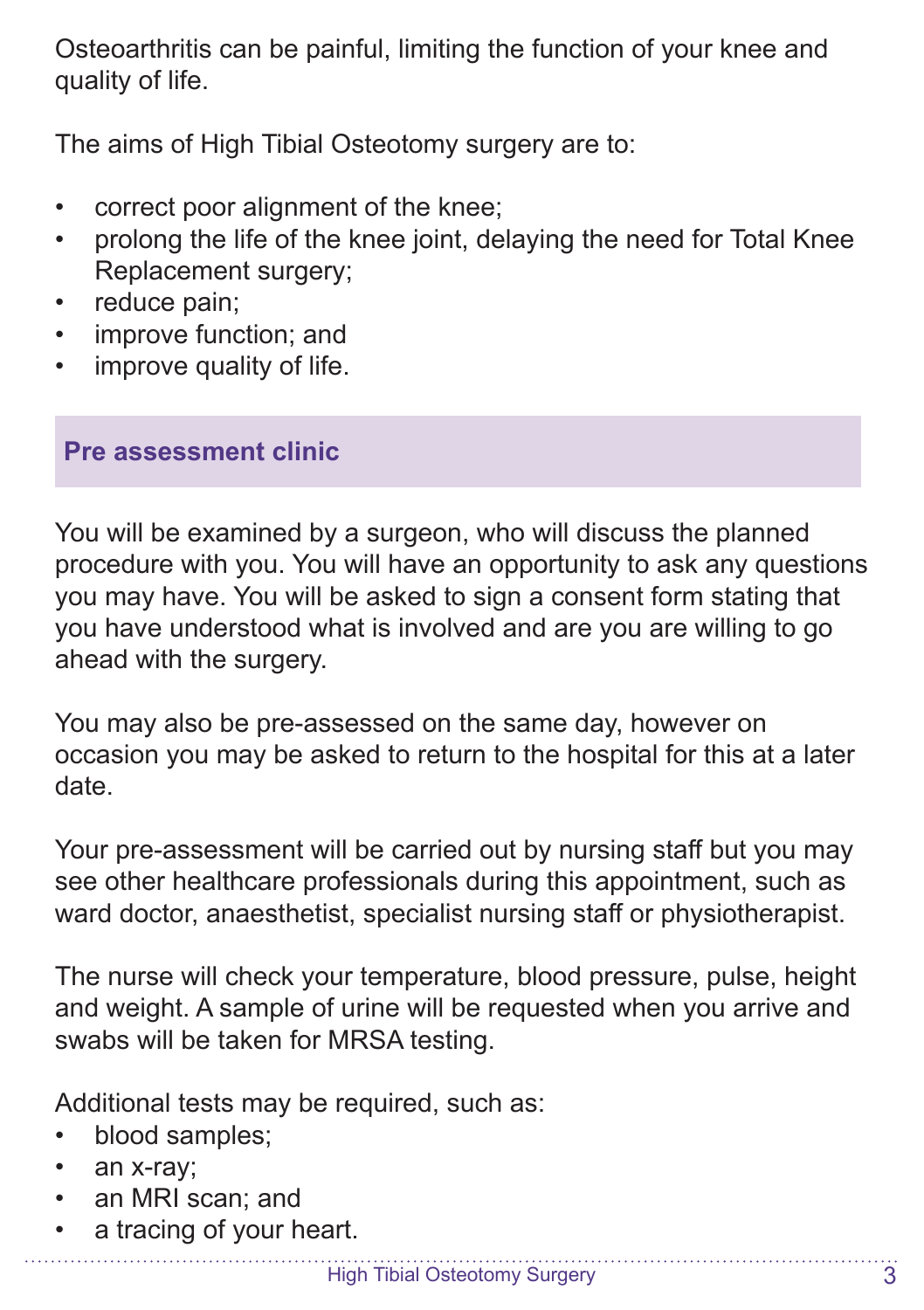## **Admission**

You will usually be brought in early on the morning of your operation. You will be seen by the anaesthetist before surgery, who will answer any concerns you may have and explain what will happen. You will be asked to stop eating at midnight on the morning of your operation and stop taking fluids two hours before you go to theatre. You will be told your fasting instructions before admission.

## **Day of surgery**

The procedure lasts for about an hour, after which you will remain in the theatre recovery area until you are ready to go back to the ward.

Once you are back on the ward the staff will continue to monitor your progress. You will be able to eat and drink on return to the ward. Some patients are able to get up with the physiotherapists later in the day; others stay in bed until the following morning.

## **After surgery**

- You will be assisted out of the bed to sit in the chair, usually using a Zimmer Frame with the assistance of two members of staff. You may not be able to take your full weight on your operated leg – your physiotherapist will discuss this with you.
- You will have a wash and change your clothing.
- You will be visited by a member of the pain control team to ensure you are on adequate analgesia.
- You will be assessed by the physiotherapist to ensure you are walking safely, progressing from the Zimmer Frame onto elbow crutches; you may not be able to take your full weight on your operated leg – your physiotherapist will discuss this with you.
- The physiotherapist will teach you some exercises, as shown on page 7.
- Arrangements for your discharge home will begin.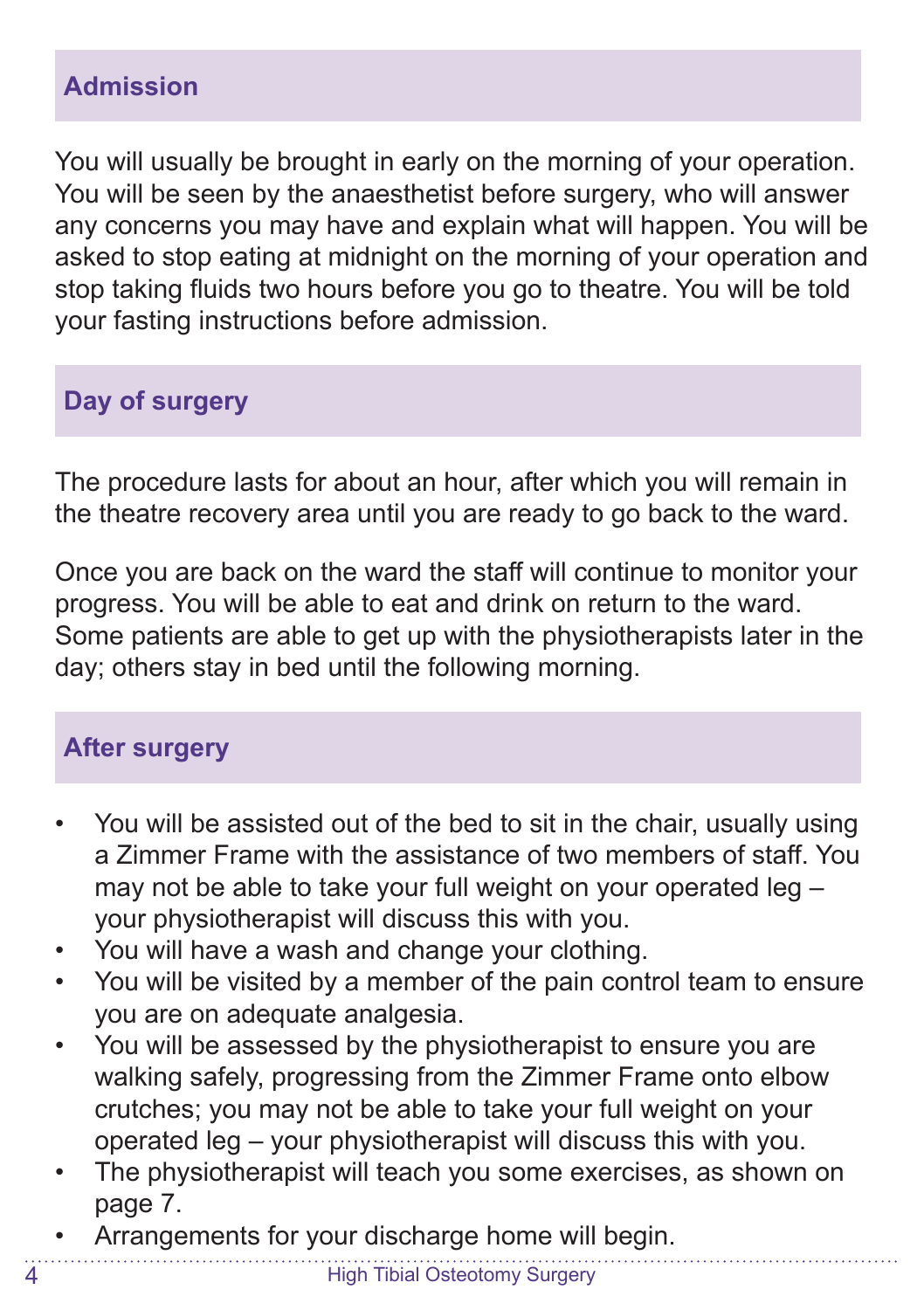You will be advised to follow **P.R.I.C.E.** guidelines (below) and apply ice to your knee at regular intervals to reduce swelling and pain. Before discharge, you will be given pain relieving medication and you will be advised on when and how often to take it.

## **P.R.I.C.E. guidelines**

- **P**rotect: Use of elbow crutches as pain allows.
- **R**est: When resting your leg, make sure your knee is straight. **Do not** rest the back of your knee over a pillow.
- **Ice:** Apply ice for 20 minutes to reduce swelling. Always place ice pack over a damp cloth to protect your skin from an ice burn.
- **C**ompression: You will have a compression bandage in situ. Usually this is removed after 24 hours. Follow advice from your nursing staff.
- **E**levation: To control your swelling, elevate your leg (toes above your nose) for 30 minutes. Ensure your whole leg is supported with three or four pillows from your heel downwards. Lie back on your bed. Repeat this three times daily.

### **Discharge from hospital**

- You will have a blood test and an x-ray on the first or second day after your surgery.
- The physiotherapist will have completed your exercises and shown you how to go up and down stairs safely.
- You will have seen the pharmacist, who will explain any changes in your medication.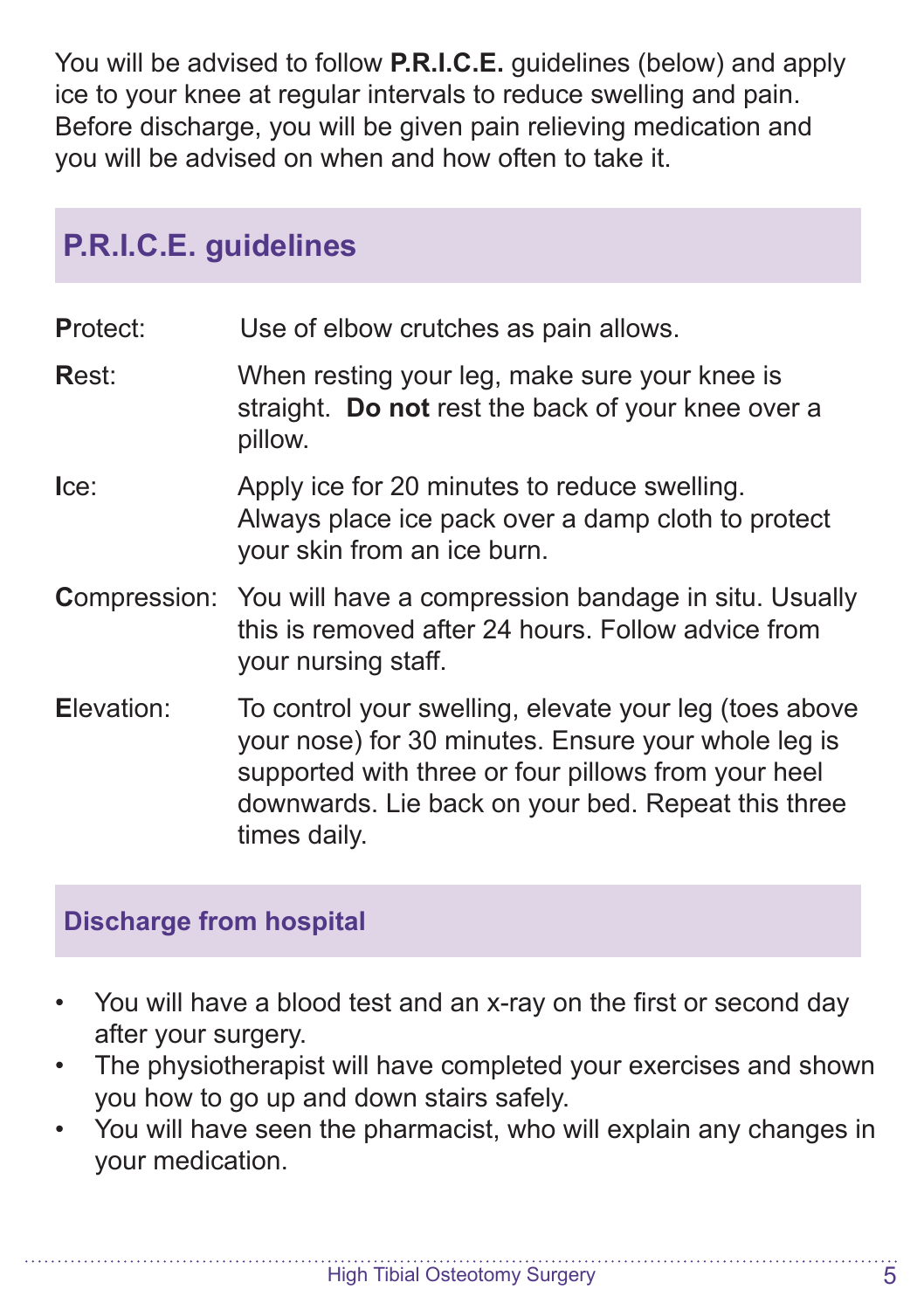- You will be given a letter to be taken to your General Practitioner (GP).
- An appointment to be seen at clinic will be posted out to your home.

#### **Contact**

When at home, if you have any issues relating to your surgery, wound or rehabilitation, contact the Arthroplasty team on 0141 951 5521, Monday-Friday, 9am-5pm or call 0141 951 5000 and ask to be put through to the Arthroplasty page holder.

### **Stairs technique**

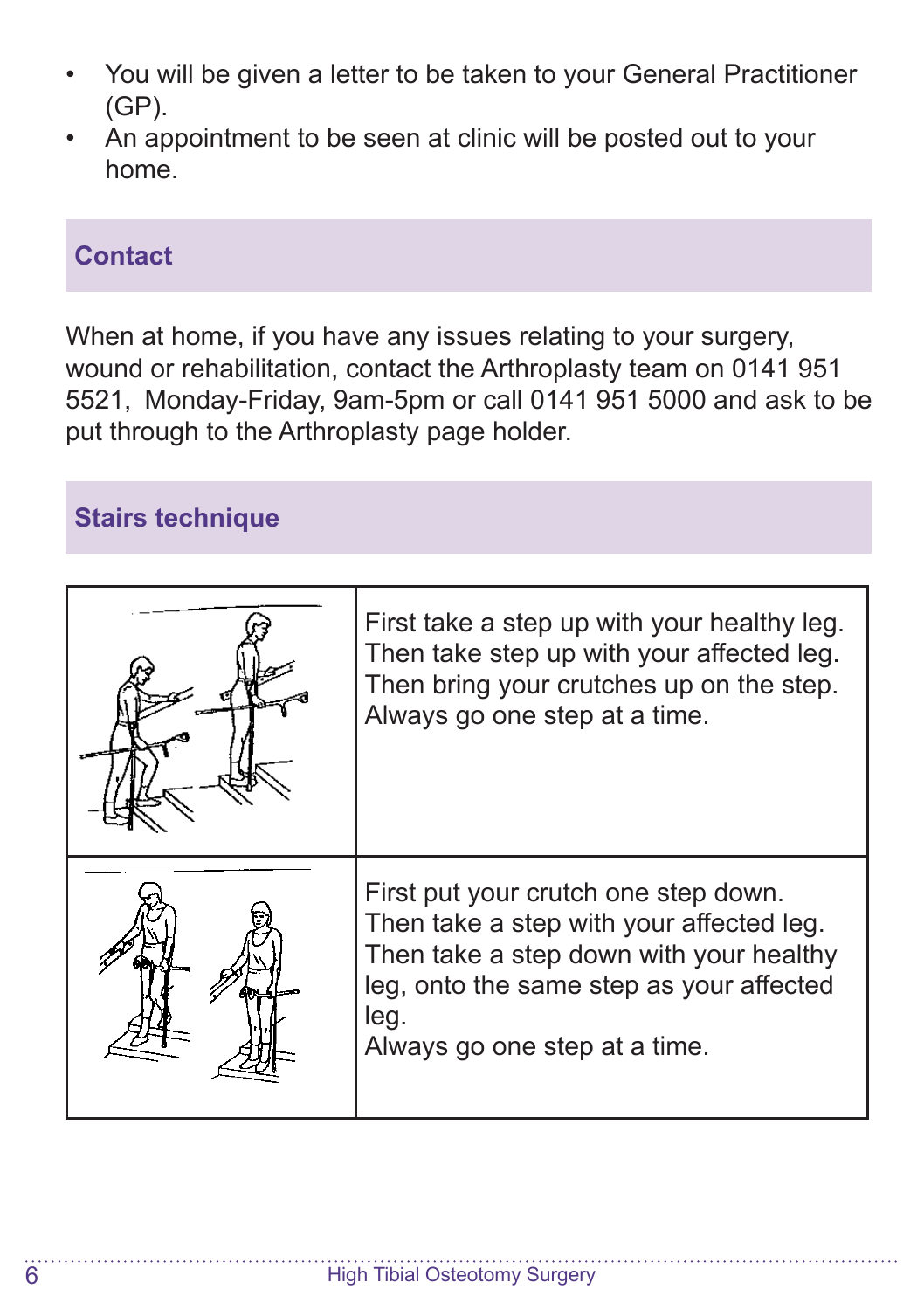## **Physiotherapy exercises**

| Lie on your back with your legs<br>straight.<br>Bend your ankles and push your knees<br>down firmly against the bed.<br>Hold for five seconds and relax.<br>Repeat 15 times, four times a day.                                                                                      |  |
|-------------------------------------------------------------------------------------------------------------------------------------------------------------------------------------------------------------------------------------------------------------------------------------|--|
| Lie on your back.<br>Bend your knee as far as is comfortable,<br>and then straighten your knee again.<br>Repeat 15 times, four times a day.                                                                                                                                         |  |
| Lie on your back.<br>Put a rolled up towel under your knee.<br>Pull your toes up towards you, tighten<br>your thigh muscle and straighten your<br>knee (keep your knee on the towel).<br>Hold for five seconds then slowly lower<br>your leg. Repeat 15 times, four times a<br>day. |  |
| Lie on your back.<br>Straighten your leg by pulling your toes<br>up and pushing your knee down.<br>Lift your leg a few inches off the bed.<br>Hold for five seconds then slowly lower<br>your leg. Repeat 15 times, four times a<br>day.                                            |  |